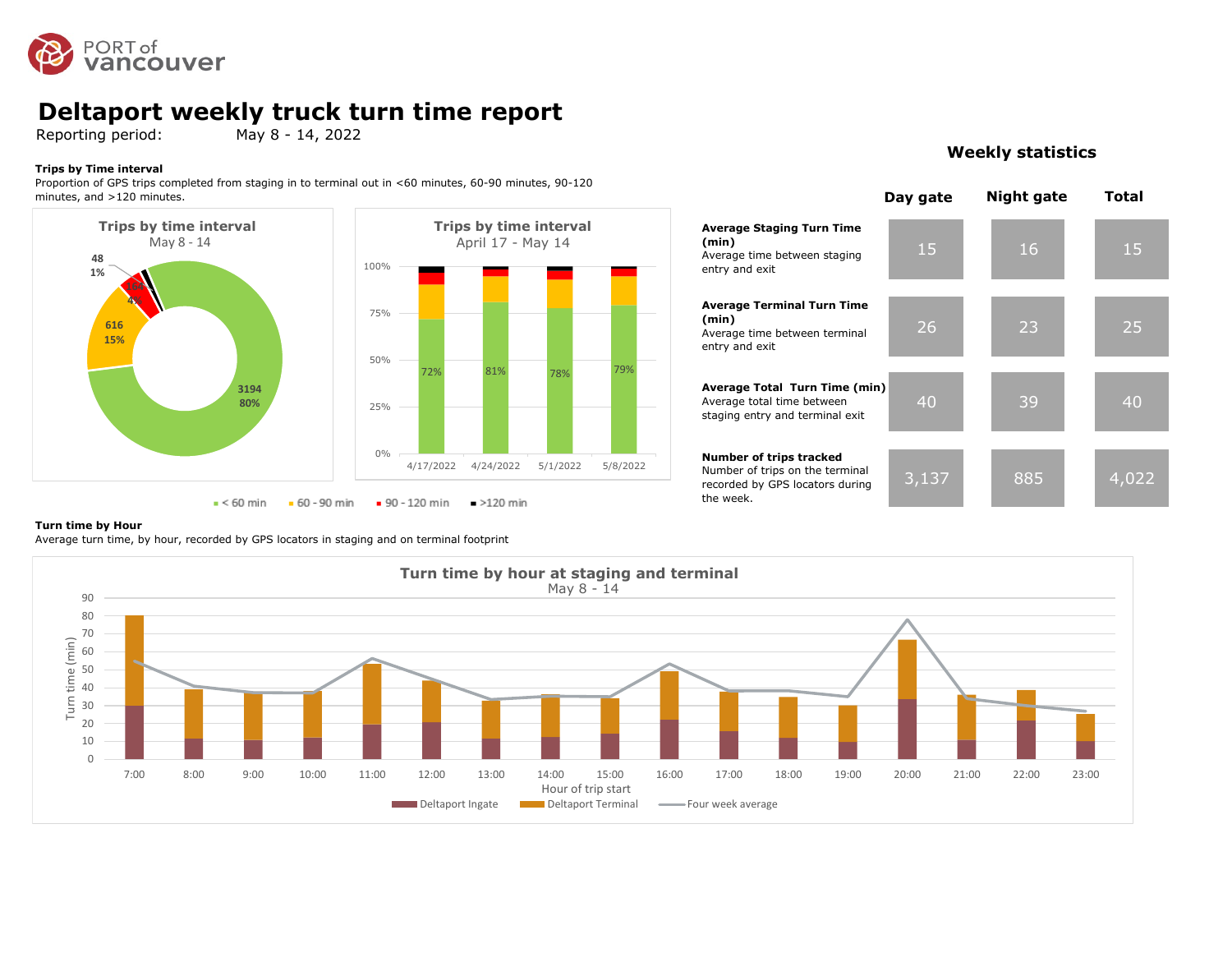



# **Deltaport weekly truck turn time report**

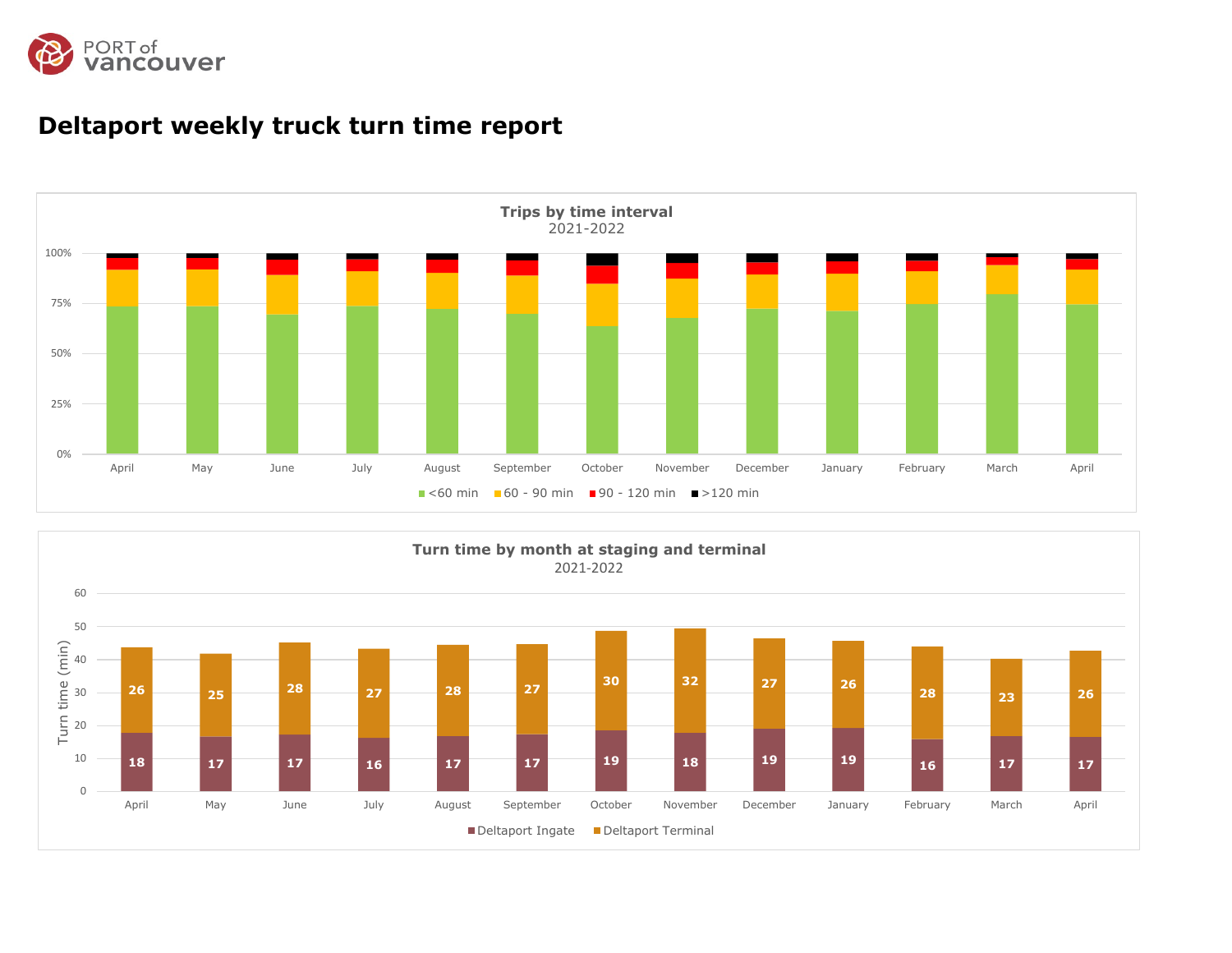

# **Vanterm weekly truck turn time report**

Reporting period: May 8 - 14, 2022

#### **Trips by Time interval**

Proportion of GPS trips completed from staging in to terminal out in <60 minutes, 60-90 minutes, 90-120 minutes, and >120 minutes.



# **(min) (min)** 81% 81% 83% 78% 4/17/2022 4/24/2022 5/1/2022 5/8/2022

## **Weekly statistics**



#### **Turn time by Hour**

Average turn time, by hour, recorded by GPS locators in staging and on terminal footprint

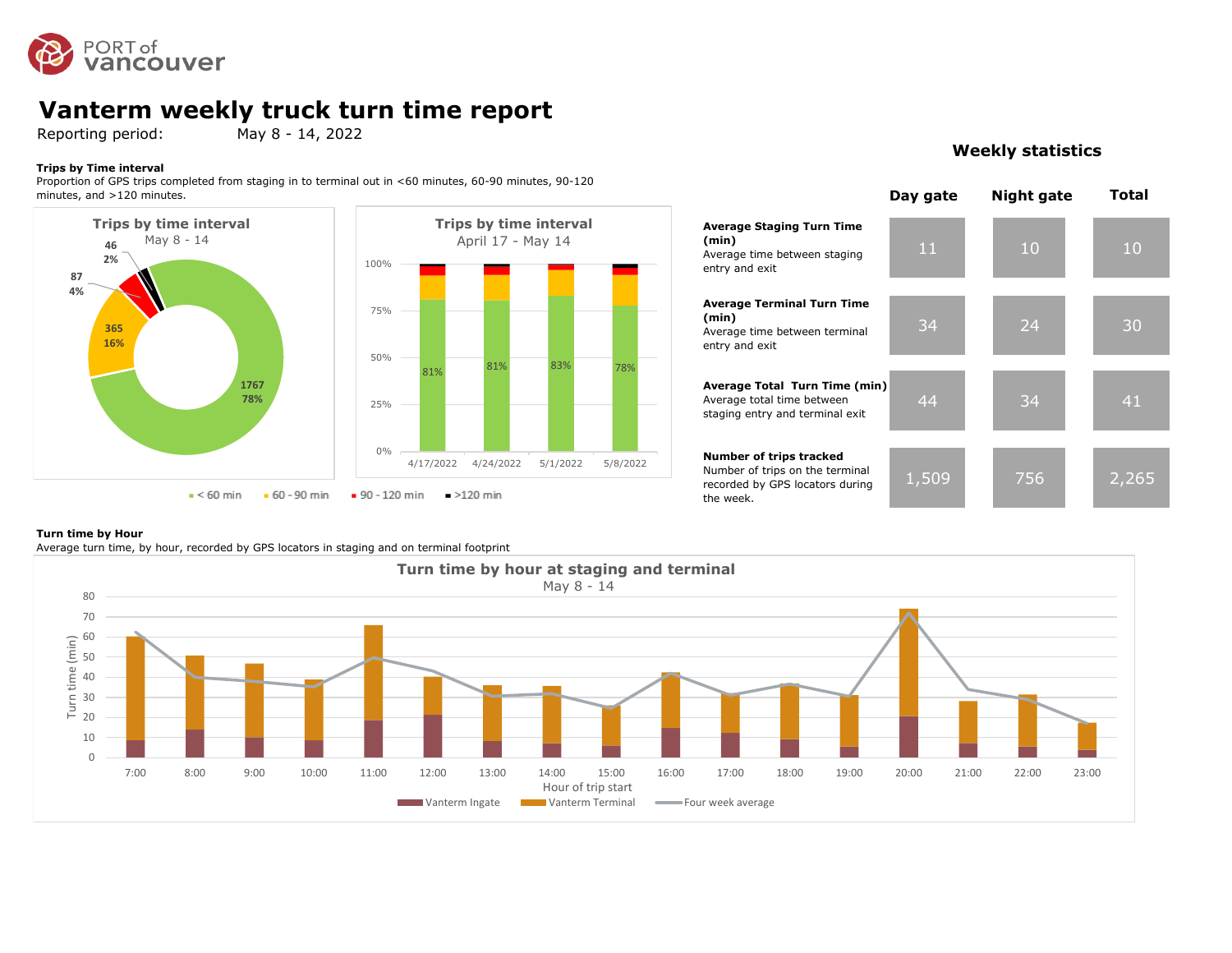



# **Vanterm weekly truck turn time report**

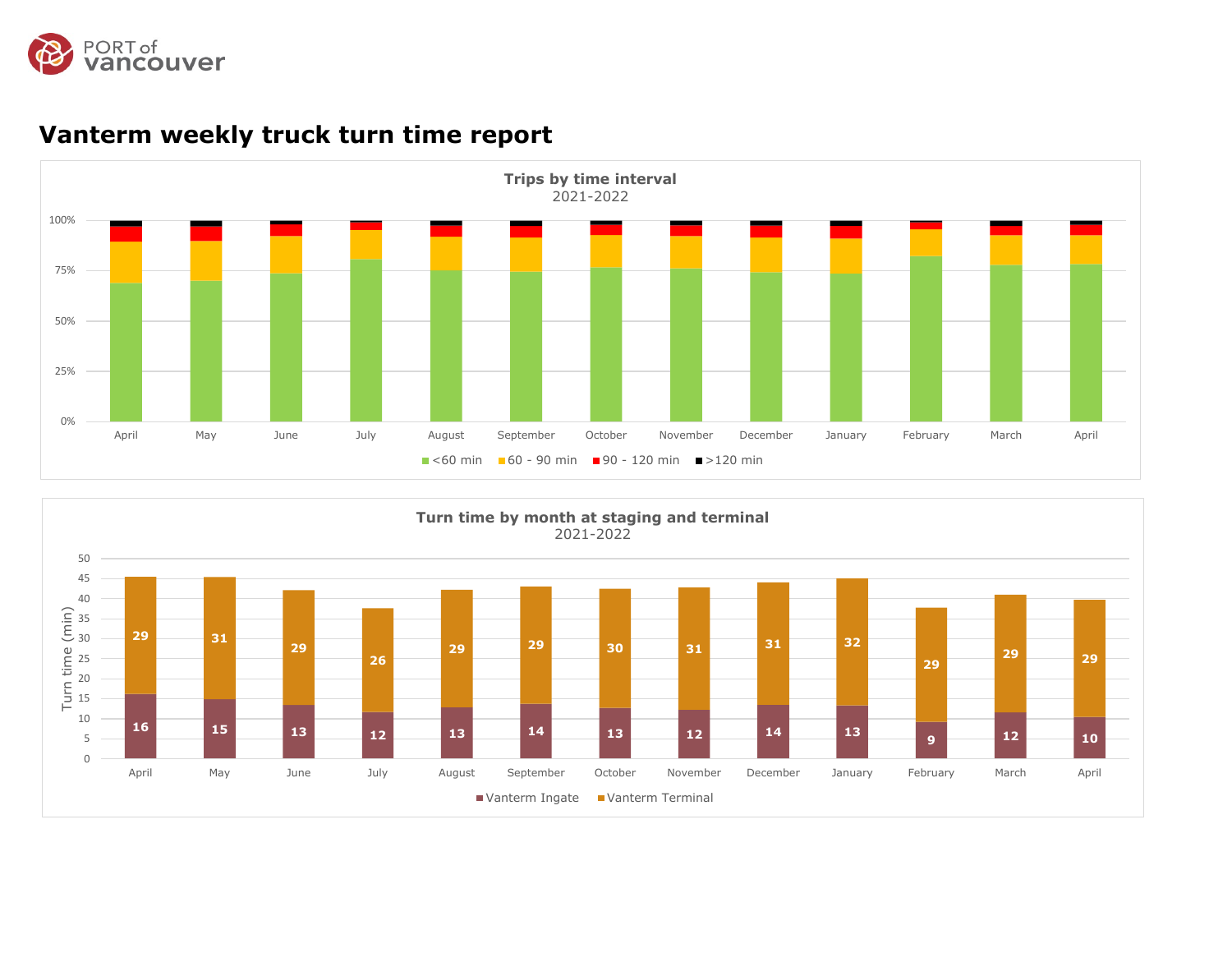

# **Centerm weekly truck turn time report**

Reporting period: May 8 - 14, 2022

#### **Trips by Time interval**

Proportion of GPS trips completed from staging in to terminal out in <60 minutes, 60-90 minutes, 90-120 minutes, and >120 minutes.



#### 4 3 4 25 26 25 29 29 29 970 368 1,338 **Average Staging Turn Time (min)** Average time between staging entry and exit **Average Terminal Turn Time (min)** Average time between terminal entry and exit **Average Total Turn Time (min)** Average total time between staging entry and terminal exit **Number of trips tracked** Number of trips on the terminal recorded by GPS locators during **Day gate Night gate Total**

#### **Turn time by Hour**

Average turn time, by hour, recorded by GPS locators in staging and on terminal footprint



the week.

### **Weekly statistics**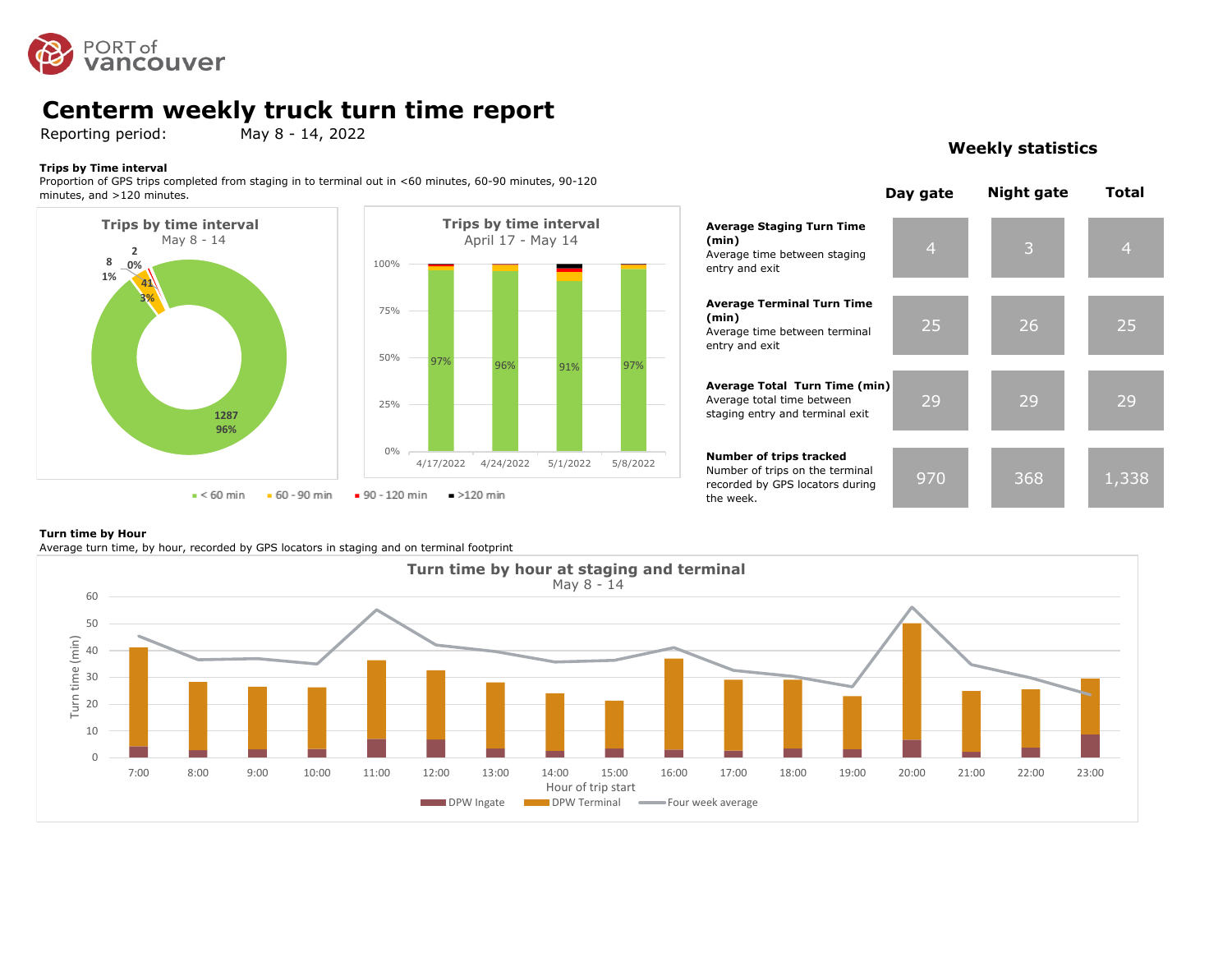



# **DPW-Vancouver weekly truck turn time report**

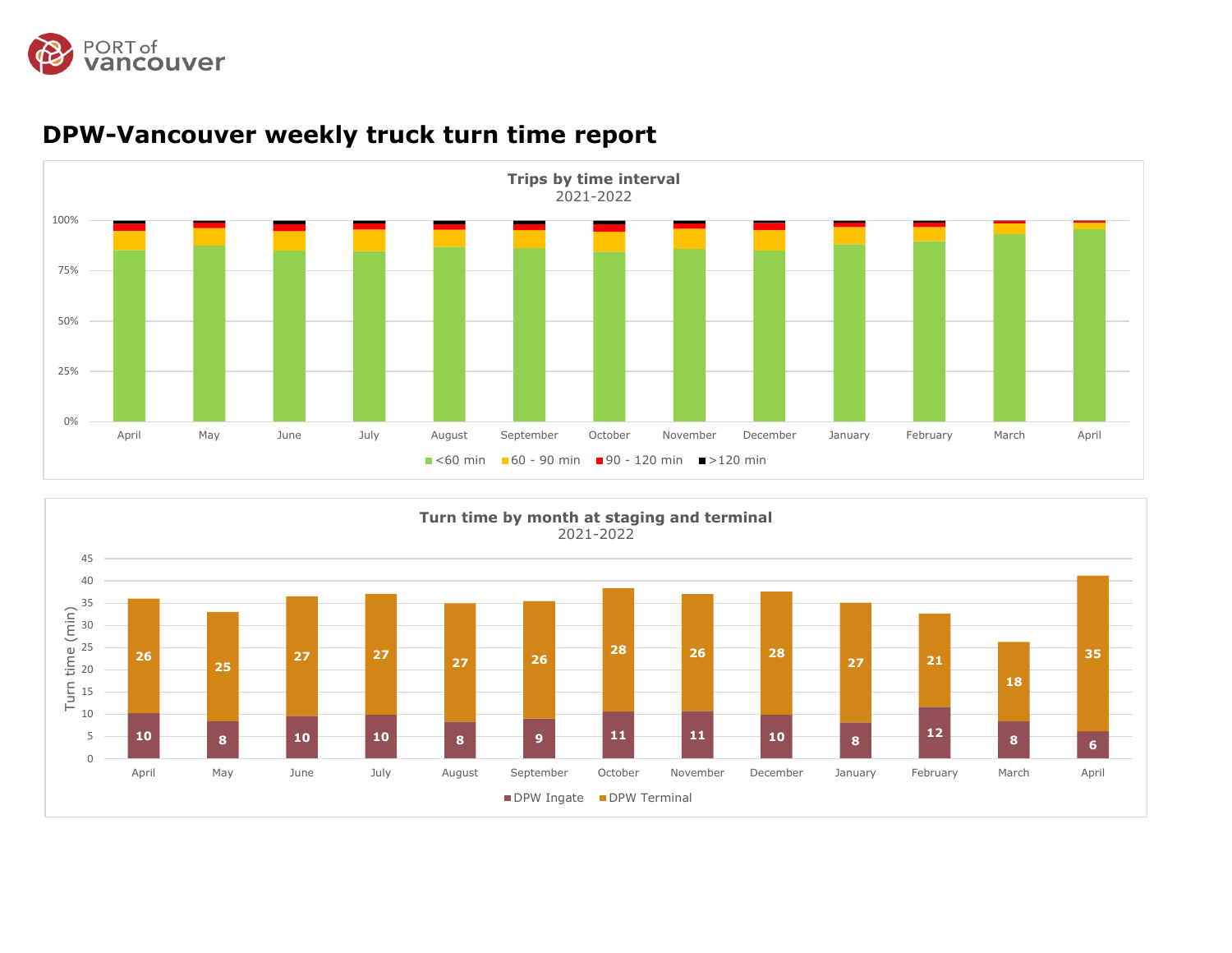

## **FSD weekly truck turn time report**

Reporting period: May 8 - 14, 2022

#### **Trips by Time interval**

Proportion of GPS trips completed from staging in to terminal out in <60 minutes, 60-90 minutes, 90-120 minutes, and >120 minutes.



## 9 5 8 23 22 23 32 28 31 **Average Staging Turn Time**  Average time between staging entry and exit **Average Terminal Turn Time**  Average time between terminal entry and exit **Average Total Turn Time (min)** Average total time between staging entry and terminal exit **Number of trips tracked**

1,302 397 1,699 Number of trips on the terminal recorded by GPS locators during the week.

**(min)**

**(min)**

#### **Turn time by Hour**

Average turn time, by hour, recorded by GPS locators in staging and on terminal footprint



## **Weekly statistics**

**Day gate Night gate Total**